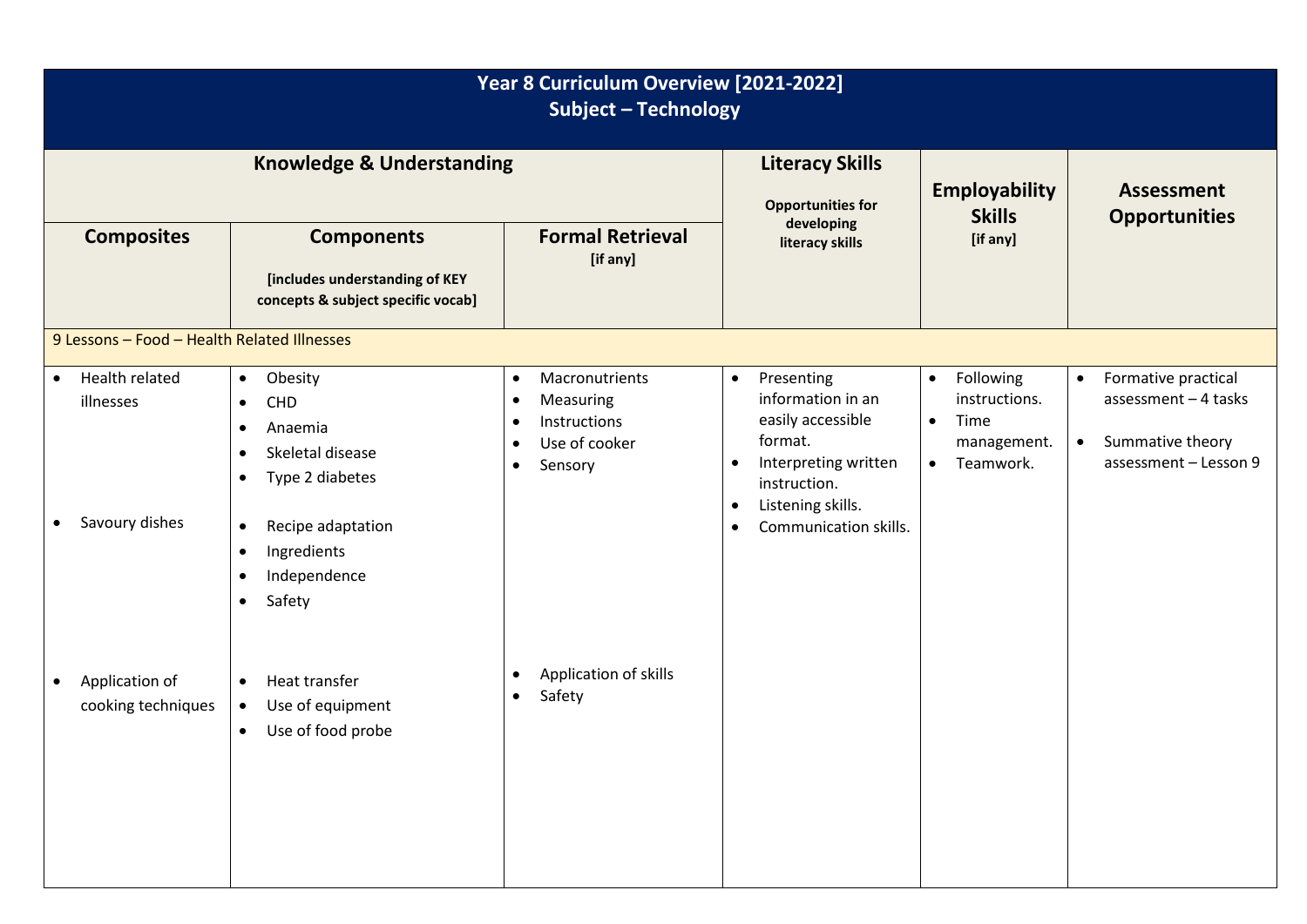| 9 Lessons - Design Technology - Metal Casting |                                                                                                   |                                                                                                                      |                                                                                         |                                                                              |  |  |  |
|-----------------------------------------------|---------------------------------------------------------------------------------------------------|----------------------------------------------------------------------------------------------------------------------|-----------------------------------------------------------------------------------------|------------------------------------------------------------------------------|--|--|--|
| Design Skills                                 | 1 point perspective<br>$\bullet$<br>Colouring techniques<br>$\bullet$                             | Health and Safety<br>$\bullet$<br><b>Technical drawing skills</b><br><b>Measurements</b><br>Marking out<br>$\bullet$ | Reading for research<br>Working<br>independently<br>Listening skills<br>Conveying ideas | Summative theory<br>assessment - Lesson 9<br>Assessment of final<br>product: |  |  |  |
| Materials - metals<br>and alloys              | Ferrous metals<br>$\bullet$<br>Non-ferrous metals<br>$\bullet$<br>Alloys<br>$\bullet$             |                                                                                                                      |                                                                                         | Cast metal jewellery                                                         |  |  |  |
| Create a metal<br>product                     | Coping saw<br><b>Metal Casting</b><br>Filing and sanding<br><b>Health and Safety</b><br>$\bullet$ |                                                                                                                      |                                                                                         |                                                                              |  |  |  |